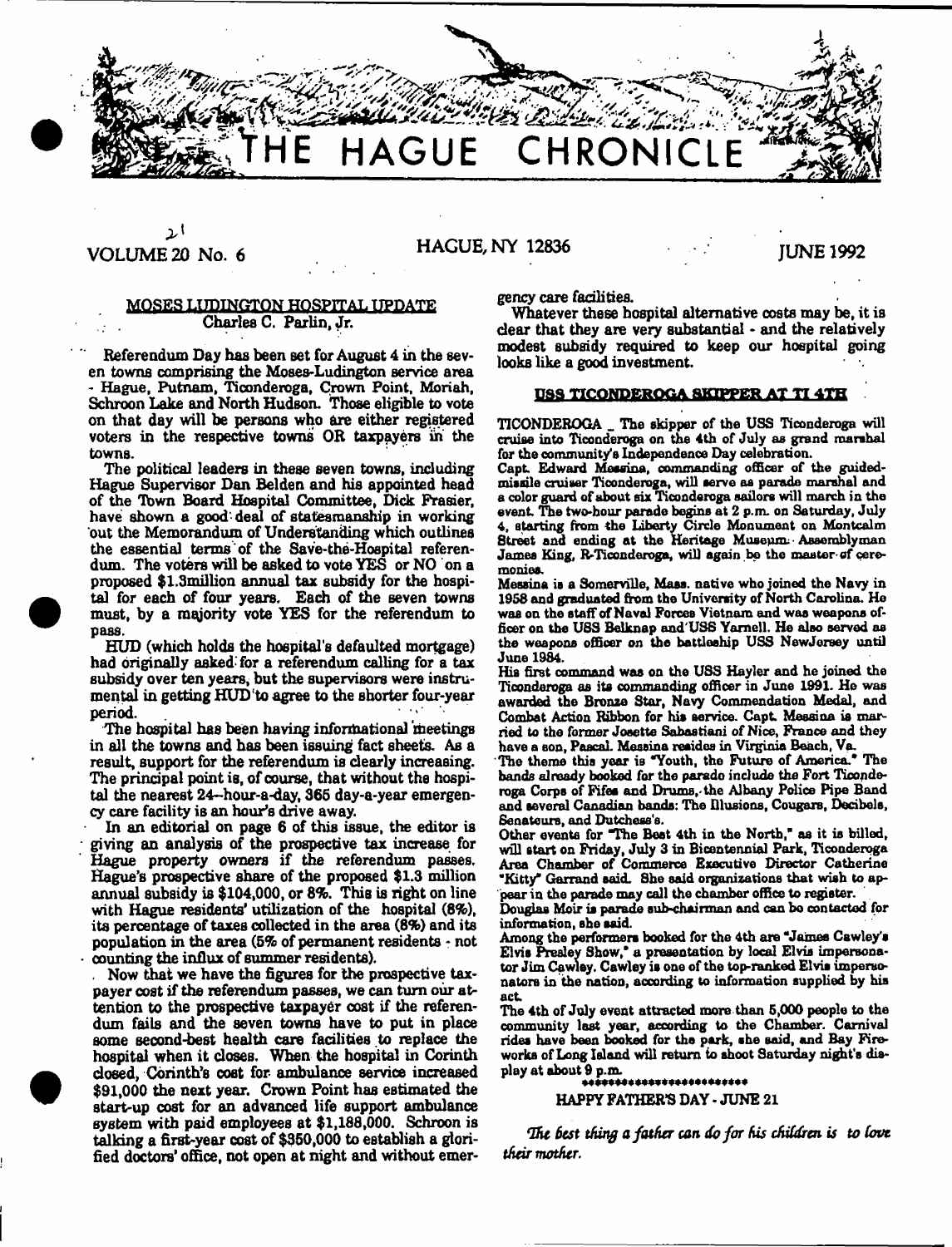# MQHICAN HOME BUREAU

On June 2,1992 the following officers were installed at our Spring Luncheon. Chairman, Trudy Karmazin; Co-chairman, Frances Clifton; First Vice-chairman, Mildred Stockholm; Secretary, Wendy Serbent, Treasurer, Georgia Cawley. Guest speaker was Laura Meade who made an excellent presentation on TCE\*. Her beautiful elides were enjoyed by all.

At the luncheon a special presentation was made to honor Betty Decker, a member for over 40 years. A beautiful sampler was made by JoAnn DeFranco, depicting the Home Bureau Creed.

As a Community Service Project we are having a table at the Carillon Garden Club Flea Market on June  $27, 1992$  at the Hague Community Center. We are asking for donations of items for us to sell. Clean out those closets and call Trudy Karmazin, 64— 8838; we will pick up anything. Proceeds to go toward the purchase of a Bunn coffee maker for the Hague<br>Community Center. Any individual contributions Any individual contributions toward purchase of this coffee maker will be most gratefully accepted. This will be a permanent fixture for the use of any organization using the Community Center.

#### AMEBICAN LEGION

Hague Post 1538, American Legion, is again this year selling top quality American flags. In stock are 3 x 6 and  $4 \times 6$  nylon American flags, with all other stock sizes available for delivery within ten days on special order. Contact any Post member or call Bernie Clifton at 543-6501 if you need a new flag. Also, faded or tattered flags may be turned in to the Post for proper disposal.

Next regular meeting of Post 1538 is scheduled to be held at the Legion Home on Wednesday July 3 at 8PM and any armed forces veteran who served during a wartime period is invited to attend the meeting with no obligation to become a member of the organization.. .be

#### "POPS FOR POPS"

The Mastersingers, an amateur chorus with a professional tone and technique will present their "Pops for Pops\* concert on Sunday, June 21 (Father's Day) at 4PM at the Christ Church Methodist on Bay St. in Glens Falls. This year's theme is "Academy Award Songs: And the Winner Is...'

This concert will celebrate the phenomenal story of the Oscar-winning songs from 1934's "The Continental\* to 1991"s winner. These are the songs most of us grew up with, the songs that mark the events in our lives, many of which have been arranged by the group's talented conductor, Thomas Booth.

Admission is \$8.00 for adults - \$6.00 for senior citizens and students.

The Mastersingers are recognized as a leading chorale in the Glens Falls area.

# HAPPY BIRTHDAY AMERICA July 4, 1992

#### DEMOCRATIC PARTY MEETING

The Hague Democratic Party will hold a meeting on June 17,1992 at TPM at the Hague Community Center.

The purpose of this meeting is an effort to involve both registered Democrats and other interested citizens in establishing the direction for the Democratic Party in Hague.

If you have any concerns about the way the Tbwn of Hague's political matters have been handled in the past, or the way they are being handled now, the Democratic Party would provide you with a vehicle for addressing those concerns and an opportunity to affect local political issues.

#### **HAGUE VOLUNTEER FIRE DEPARTMENT** Ethel W. Andrus

The Hague Volunteer Fire Department's spaghetti dinner on May 24th earned \$525.00. We thank those volunteers who worked, and all of those who came and ate.

The next fund raising events will be held on BASS Tburnament Weekend - Saturday, June 20th and Sunday, June 21st. There will be a buffet breakfast both mornings at the Hague Community Center on Route 8, from 4AM to 11AM, and admission will be \$5.00.

On Saturday, June 20th The Fire Department's annual steak roast will be held at the Hague Town Park on Rt 9N (rain or shine). Serving will be from 5PM to 7PM. Clams will also be available. Ticket prices for this event: Adults: \$10.60 - Children \$6.00.

During the month of May the ambulance made 7 runs, involving 388 miles and 37 patient hours. There were no fire calls.

# HAGUE SENIOR CITIZENS CLUB

The regular meeting of the Hague Senior Citizens Club will be held at the Hague Community Center on Tuesday, June 23 at 1:30PM. Prior to the meeting those who wish may meet at the Community Center at 11:30AM to carpool to Bolton Meal Site. Please phone in your reservations for this meal to the Center, 543- 6161 before June 16. The speaker for the meeting Will be Ellen Ellor, Social Services Director at Moses Ludington Hospital, who will speak on Living Wills.

The Seniors' annual July picnic will be held on July 21st at a site to be announced by the picnic committee. Seniors must register (543-6161) before July 10. A committee member will contact the registrant in regard to supplying food. Each participant will be responsible for providing his/her own tableware... ewa

#### RUMMAGE AND FOOD SALE

The Hague Baptist Church women will hold a Food and Rummage Sale on Saturday, June 27 in the annex of the church from 9AM - 3PM.

They will also be holding a bake and craft sale on July 17.

The annual Amish Quilt Show and Bake Sale will be held in the Community Center on July 21 from 9AM -



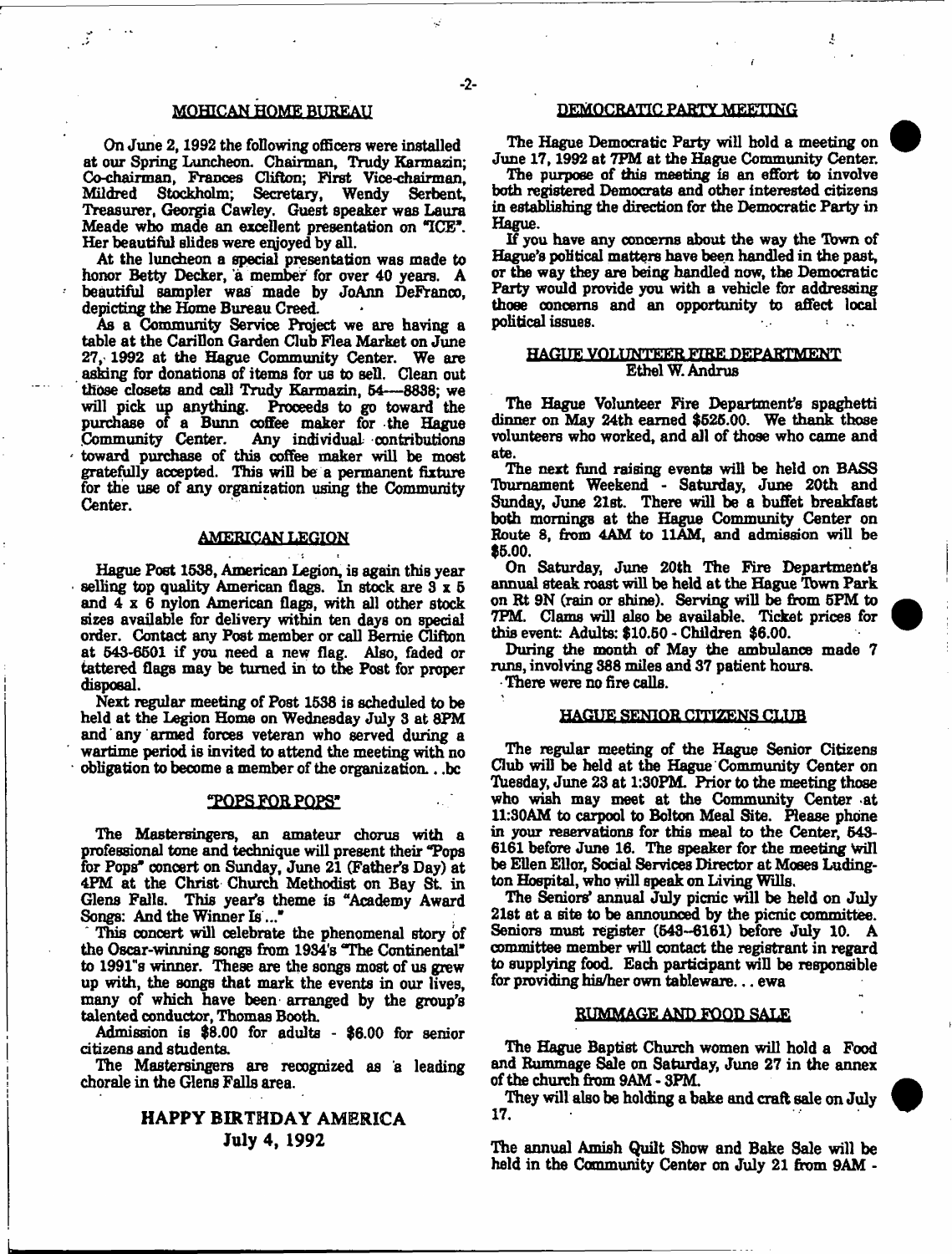#### ZONING BOARD OF APPEALS. 5/28/92

The May 28th ZBA meeting held a public hearing before the regular meeting. Stallman/Scott had Stallman/Scott had requested an area variance for shoreline setback for a seasonal concession stand. No one in the audience protested the request and later, at the regular meeting this variance was aproved.

A public hearing has been set for June 25th for Jim Young (45-2-9.11  $\&$  10)) who seeks an area variance for a lot line adjustment, and for Becker (27-1-2.22) who asked for an area variance from rear yard setback to construct an attached garage and storage. These will start at 7PM..

A question of accuracy in information was brought up when Mr. Kennedy (25-1-8) asked for an area variance for shoreline setback and they were expected to justify their hardship appeal... $g$ 

#### PLANNING BOARD. 6/4/92

There were two public hearings at the planning board meeting on Thursday, June 4th. 1. Disbrow (41-1-2.1 & 35) who was asking for a 5-lot subdivision and 2. Stallman/Scott whose project required a Type I site plan review. This was for a shoreline setback for the placement of a seasonal concession stand. No one in attendance opposed either of these requests.

When the regular meeting convened the two projects were approved. The Scott/Stallman project (Type I site plan review) was approved with conditions. Their permit is non-transferable; no additional signs may be placed on 9N; must locate as per map; must use same stand (El Taco) each year, and there must be an annual review of this project.

In a report on the Nelson Waters property (20-1-13.1) Type II site plan, it was suggested by the APA (who also visited the site) there was some wetland on the proper-Aesthetics were stressed as this is a request for a Mobile Home Park. There will be a public hearing for this prqject on July 2 at 7PM. An additional request *by* Mr. Waters also wants to place a mobile home on parcel (20-1-39). This, too, needs a Type I site pan review. The board tabled the request and has asked for additional information.

The board recommended approval to the ZBA for the Becker (72-1-2.22) request for construction of a 2-story attached garage addition. A variance is needed because of rear yard setback.

Kneuppel (34-3-7; 8:9) has asked for a minor subdivision that would create 2 lots from 3. Since this is part of an association, the question was asked about association approval. A site plan review is planned.

Another site plan review is planned for Jim Young  $(65-3-9.1:10)$  who is asking for a lot line adjustment.

It has been suggested workshops should be planned for new board members' and the idea was received enthusiastically... gl

#### \*\*\*\*\*\*\*\*\*\*

# MOSES LUD1N6T0N HOSPITAL WILL'IT BE THERE WHEN YOU NEED IT?

#### TOWN BOARD. 6/9/92

When Supervisor Belden opened the June 9 town board meeting, several residents, Mrs. Howard Engler, Mrs. Elaine Smith and Mrs. D. Henry took advantage of privilege of the floor to express their support for the Moses-Ludington Hospital. There was a town park complaint and Lu McGow provided a very informative explanation of Hague's volunteer ambulance service.

Bid openings for construction of a wall for trash compactor ranged from \$9,700 to \$22,495, which is quite a spread.

Letters from Assoc, of Towns and DEC assure us that Hague's landfill qualifies for an extension on the capping but reminding the town it MUST APPLY for that extension.

Laura Meade, town naturalist, gave her spring report.

Nancy Trombley, town clerk, received hospital petitions on June 3. She also read a letter concerning a young man in Hadley who has a brain tumor and would like to make the book of records by receiving "get well" cards in abundance. The boy's address can be obtained from Nancy. Wouldn't you like to send a card?

David Lawrence, School Tax Committee chairman, reported on the progress of that committee. Two plans have been advanced. 1. Gathering of letters from every available interested party for presentation to the Warren County Board of Supervisors, in the form of a resolution to become part of their agenda for whatever help they can give us. 2. Under Section 1315 of Real Property Tax Law, establishing a single tax district with a uniform (\*) percentage of real property tax. Both Hague and Ti tbwn boards must commit to a formal agreement. Supervisor Belden has agreed to contact Mike Connery (Ti supervisor) to pursue this thought. \* Uniform tax is the key.

The Youth Committee has been authorized to spend money for the Silver Bay day camp program.

The Development committee showed an interest in working on a possible basketball court should that suggestion develop.  $\sim 10^7$ 

On June 20th a summer recreation conference for program directors and staff will be held at the Queensbury Community Center and Dennis Trombley will attend at his own expense.

A carwash is planned for June 21 at the lot across from the town park. Support our youth!

There will be a youth fishing derby.

On June 20-21 there will be the BASS Tburnament with a steak roast on Saturday night and breakfast Saturday and Sunday mornings.

In Unfinished Business:

The board passed three resolutions:

Res. #11- Authorized \$1,000 for cemetery maintenance.<br>Res. #12 - Prominement policy

Res. #12 - Procurement policy.

Res. #13 - Lump sum municipal snow and ice agreement with NYS.  $\cdot$ 

An informational meeting on hospital will be held in the Community Center on July 7 at 7FM.

In New Business:

Dick Frasier, councilman, explained his reluctance to sign the Memorandum of Understanding from the hospital until several things were explained to him. More information is needed and because of limited time, a (Cont. on page 4 TOWN BOARD)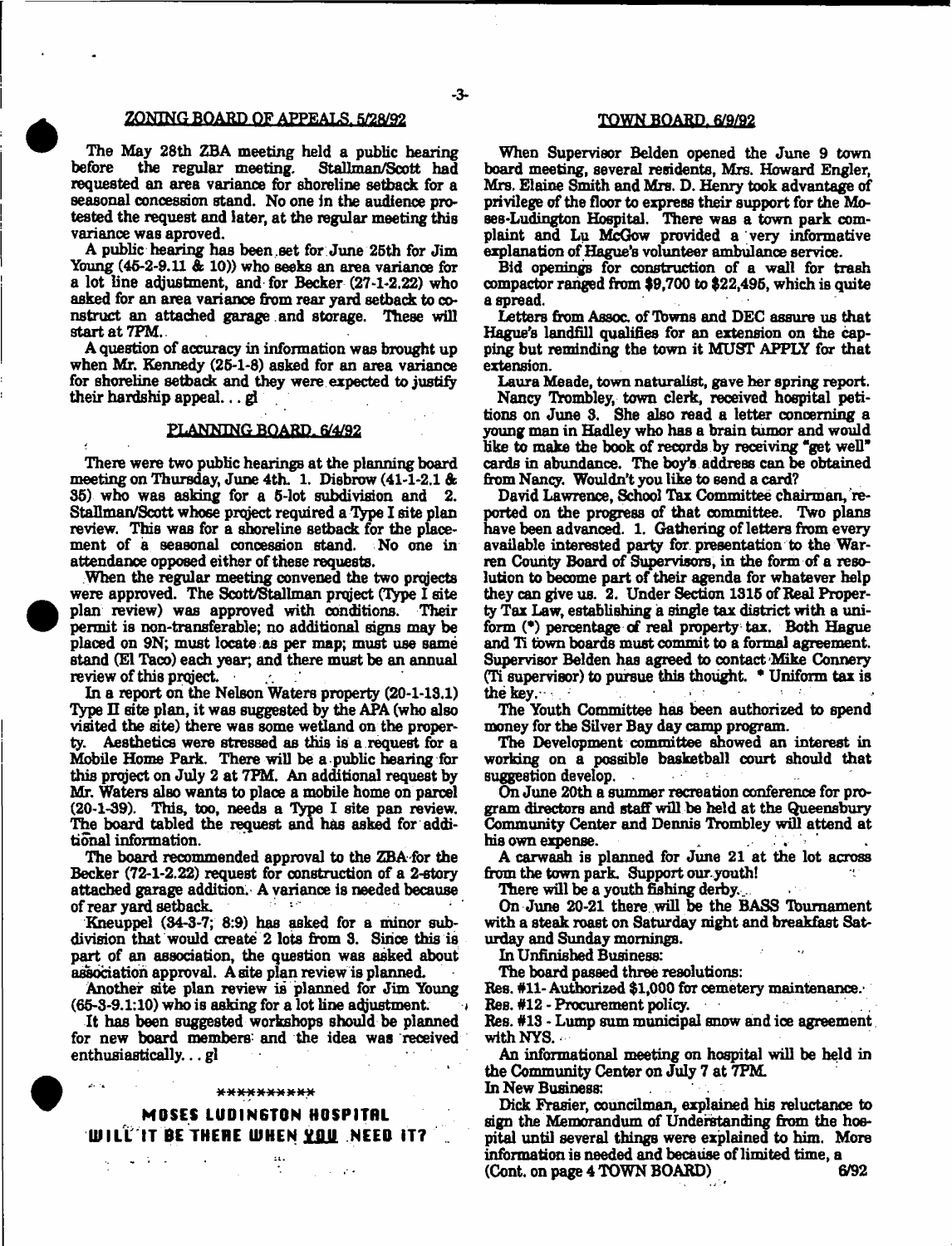#### TOWN BOARD (Cont. from page 3)

special board meeting will be held when the information has been obtained.

In the Warren County report by Supervisor Belden only the sewer project concerned Hague.

The supervisor mentioned a number of calls he received from people who were extremely upset at the cutting down of many old trees along the brook and in front of Locust Inn. They were removed by the They were removed by the company hired by the state to repair the bridge. They were cut from state right of way and will be replaced by 107 new trees when the job is finished. Pipes will be laid for our future sewer system.

Three new committees have been formed: 1. Assessors' Committee - Braisted and Coffin. 2. Justice Committee - Frasier and Laundree. Committee - Braisted, Fitzgerald and Frasier with •Frasier serving as chairman. Belden also spoke of reactivating Community Center committee.

A request has been made by Liz DeFranco (as part of a Driver Ed project) for a "Blind Driveway" sign at a sharp curve across from Indian Kettles.

## BOARD OF ASSESSMENT REVIEW

The Board of Assessment Review finished the arduous task of processing 198 grievances on June 12. This represents about 11% of the property owners.

We are in hopes that the information on each grievance will have been received by the time you have received this publication. Should this not be the case we feel certain that within the week this information' should be in your hands. Please be reminded that those of you who are not satisfied with the findings of the board should follow the procedure that is set for you through the court to get the satisfaction that you are  $\alpha$  asking for.  $\qquad \qquad \blacksquare$ 

This board worked very hard with each individual case, working within the confines that are set by state mandate to help each one achieve his request

May I thank publicly each member of the Assessment Review Board for the diligent co-operation.

Respectfully, /s/ Nelson Waters, Chairman

, *r* \*

# GRACE MEMORIAL CHAPEL SUMMER SERVICES

Historic Grace Memorial Chapel on Sabbath Day Point in Silver Bay begina its 108th year of summer worship services on Sunday, June 28th and continues through Labor Day weekend, September 6th. Worship is at 10 o'clock.

. Rev. Lee R VanSickle, a retired minister 'of the United Methodist Church, from Penney Farms, FL, will conduct worship on the opening Sunday. The Chapel worship is lead by a different minister each Sunday. The ministers for July are:

July 6, Rev. John B. Paterson, First Presbyterian [ Church, Barre, VT

- .July 12, Rev. Harold Watson Smith, Ret., United Methodist Church, Saratoga Springs, NY
- July 19, Rev. J. Russell Butcher, Ret., Presbyterian Church, USA, Hagerstown, MD.
- . July '26 Rev. Gerald J. Van Heest, Chaplain, Hope College; Holland, MI **1899**

The organist is Laura Meade of Hague. Special music is provided each Sunday by musicians from the Silver Bay area Silver Bay area; • • • • •

The chapel is also available for weddings, baptisms, and memorial services. For more information please call Carol Babinsky at 543-6044

See you in church! A warm welcome awaits you..

#### CARILLON GARDEN CLUB BAZAAR

The annual Carillon Garden Club Bazaar will be held on on June 27th at the Hague Community Center from 9AM - 2PM. Refreshments will be available. A variety of crafts, all kinds of wonderful baked goods and white elephants will be on sale. The hand-made quilt, which is an annual prqject of The Petunias, a group of Garden Clubbers, will be on display and raffle tickets will be available. One of our local gentlemen, Cliff Pannell, won the quilt last year. This is your chance to win this year's beautiful quilt. A ramp for the handicapped is available into the building.

A new feature of the bazaar this year is an outdoor Yard Sale, which is open to any organization or individual who wishes to register with Frances Clifton. Tbbles will be assessed at \$6.00 each, and be furnished by the exhibitor, and no money will be accepted until the day of .the bazaar. It is, however, necessary to register before the 27th: just call 543-6501 to reserve a spot. No sale of new items, crafts, or food will be permitted. Set up time after 8AM and all must be cleaned up after the bazaar is over.

The bazaar is a rain or shine event. Proceeds benefit the landscaping prqjecta in Ticonderoga and Hague.

#### POST OFFICE HOLIDAY HOURS

The Silver Bay Post Office will be open from 7:45 -11:45 on Friday, July 3. Outgoing mail should be in the office by 11:30AM. Closed on Sat, July 4.

The Hague Post Office will be open from 8AM - 12N. on Friday. Outgoing mail must be in by 11:30AM. Closed Saturday.

#### . In the same set of  $\mathbf{A}$  and  $\mathbf{A}$  are set of  $\mathbf{A}$  and  $\mathbf{A}$ COALITION OF LAKES AGAINST MILFOIL (COLAND

A group of environmentally concerned NYS residents, (COLAM) have joined forces in an effort to get the state to combat the spread of an exotic weed they say is destroying the state's lakes and the recreational and tourism economies dependent upon them. COLAM is frying to protect the natural biodiversity of the states waters from Eurasian WatermilfaiL

COLAM 1b urging the establishment of a coordinated statewide aquatic weed management program that includes: • state funding for locally or regionally managed weed control projects. • a simplified and uniform permit application <sup>o</sup> a simplified and uniform permit application process for weed control projects throughout the state. • a determination this year on whether to allow the registration and use in NY of the herbicide fluridone (SONAR), a chemical found to be particularly effective in controlling Eurasian WatermilfoiL

A progressive, statewide aquatic weed management program, such as COLAM is calling for, could correct these deficiencies, would be more economical and would insure that all affected areas receive needed assistance. 6/92

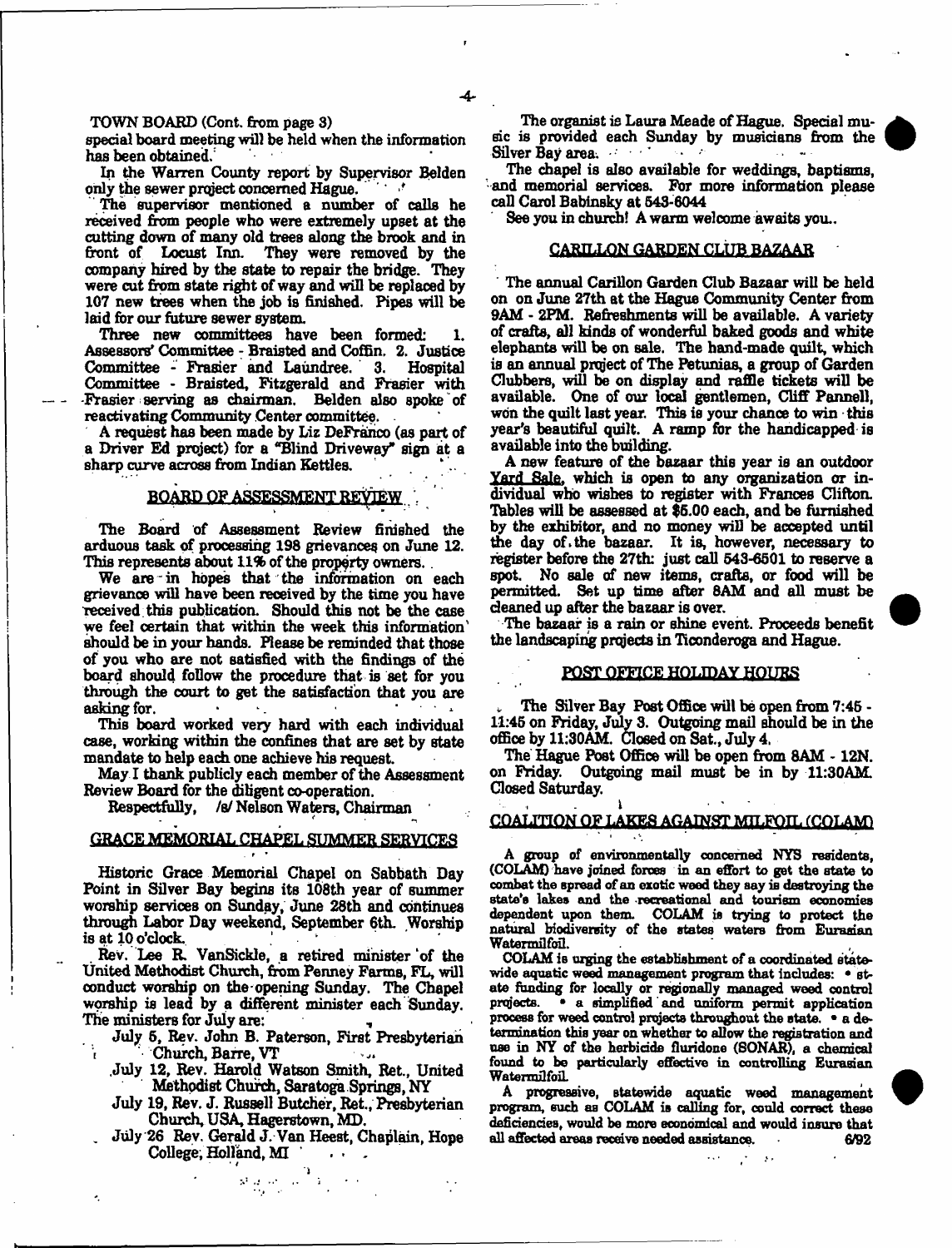### HAGUE'S LANDFILL John Breitenach

On June 1, 1992, the Town of Hague received an offer from Thomas Jorling, Commissioner of DEC regarding the Order on Consent to cap the Landfill. This offer was extended to a number of landfills around the state to allow time for a newly formed Governor's work group to re-evaluate the regulations governing landfill capping.

The Town of Hague has contacted DEC's regional attorney to request that the appropriate modifications are made to Hague's Order on Consent A specific evaluation of Hague's landfill will be conducted and based on the results of this evaluation, a deadline extension may be granted.

This will allow Hague additional time to further research viable methods of meeting our obligation to handle the landfill in an environmentally sound manner. The primary goal is to treat the closure of Hague's landfill in the most cost effective manner coupled with sound environmental technologies. This includes avoiding leaving a more complicated problem for Hague's future generations.

Hague took an important step toward responsible stewardship of town resources earlier this year. A landfill reclamation feasibility study was conducted. This study sought to evaluate the feasibility of excavating the waste in the landfill and re-disposing of it in an appropriate manner. This approach has merit in that it eliminates a potential source of pollution rather than simply covering it over. It may also prove to be a less expensive approach than capping. The study revealed that Hague's landfill has very good potential' as a reclaimed site and this offers a viable alternative to capping the site with plastic.

The combination of a deadline extension from DEC and Hague's lead in looking at alternative methods puts Hague in a good position to more effectively deal with the large task of landfill closure.

If there are any questions regarding the status of the landfill or other solid waste issues, please contact John . Breitenbach at the Community Center, 543-6161.

#### WHERE HAVE ALL THE TREES GONE?

What are our state employees thinking of when they come to the main crossroads of Hague, the entrance to the town, and demolish the gracious appearance that has existed for many years?

Three long-lived and stately trees have been cut with apparently no knowledge or input from local representatives. Yes, they are on the road right-of-way, an argument they ignore when it does not suit their designs of the moment.

I can hear the argument that a tree is only worth \$50 per stump, but we are not now talking of stumpage fees when trees obviously have an aesthetic value that sets the scene for a locality and its business.

Nursery men and real estate people have a 'much different value they give to fully grown trees. A balled and burlapped tree with a girth of 6-8 inches has a value in the hundreds. A full grown tree, such as these can easily be several thousand dollars, especially if it

sic value due to location and growth pattern. If you question this statement, stop to figure how much it would cost to replace the same size and shape once you were fortunate enough to locate such a specimen and find an agreeable seller.

It will take years for newly planted trees to once more set the stage as these have done and most of us will not be here to enjoy them. These three trees certainly were not a hazard to driver visibility, nor is there a necessity that power lines be moved to that side of the street. Let us be on guard that this cannot happen again.

The mentality of power line people is the same whether it be with Con Ed or Niagara Mohawk. It is so channefiized that they act as if they wear blinders. I trust that our town officials will be alert and not let it happen again.... Robert M. Cole, Silver Bay, NY

#### SHAPE UP!!

 $\frac{1}{2}$  ,  $\frac{1}{2}$  ,  $\frac{1}{2}$  ,  $\frac{1}{2}$  ,  $\frac{1}{2}$ 

New Aerobics classes are being formed, beginning, on Tuesday, July 7 at the Community Center. They will continue on Tuesdays, Wednesdays and Thursdays during the summer months. You m;ay come either two or three days a week, as you prefer. There will be two classes one at 7:30AM for the early birds and one at 6:30AM for those of us who do more stretching than aerobics. If you are interested, join up - plenty of room for everybody. For more information you may call Marie Collins, instructor, at 585-2699.

#### WEATHER NOTES Mary Lou Doulin

Since the previous weather report was printed, spring has truly taken off. The beautiful weather is here dong with all the verdant accruements.

The past month we had daytime temperatures in the<br>70's and 80's, although May 21 through the 23, although May 21 through the 23, (Memorial Day weekend) the thermometer peeked at 92° all three days. On Sunday, the 24th, a low front ushered in 409 temperatures, with rain. On the 31st we had another much needed soaking rain. Temperatures were 3° above normal and the high already stated was 92s and the low was 35° on the 25th. We had high humidity on June 4th through the 8th but the breeze of Monday evening cooled off everything beautifully.

The special days of June are with us now, as the comfortably warm days have been bright, dear and balmy. The full (hot) moon is June 14, Throughout history some individuals, particularly farmers, have relied on the moon to help predict the weather and Herschel's Lunar Chart predicts weather based on the phases of the moon and the time it rises . For example, if the full moon occurs at midnight to 2AM the weather is going to be fair. If it occurs between 4AM and 6AM we will get rain and between 2FM and 4PM it will be changeable.

#### GLEANING

' Gleaning will be held at the Hague Community Center on June 17 from 10AM to 2FM. Bring documentation.

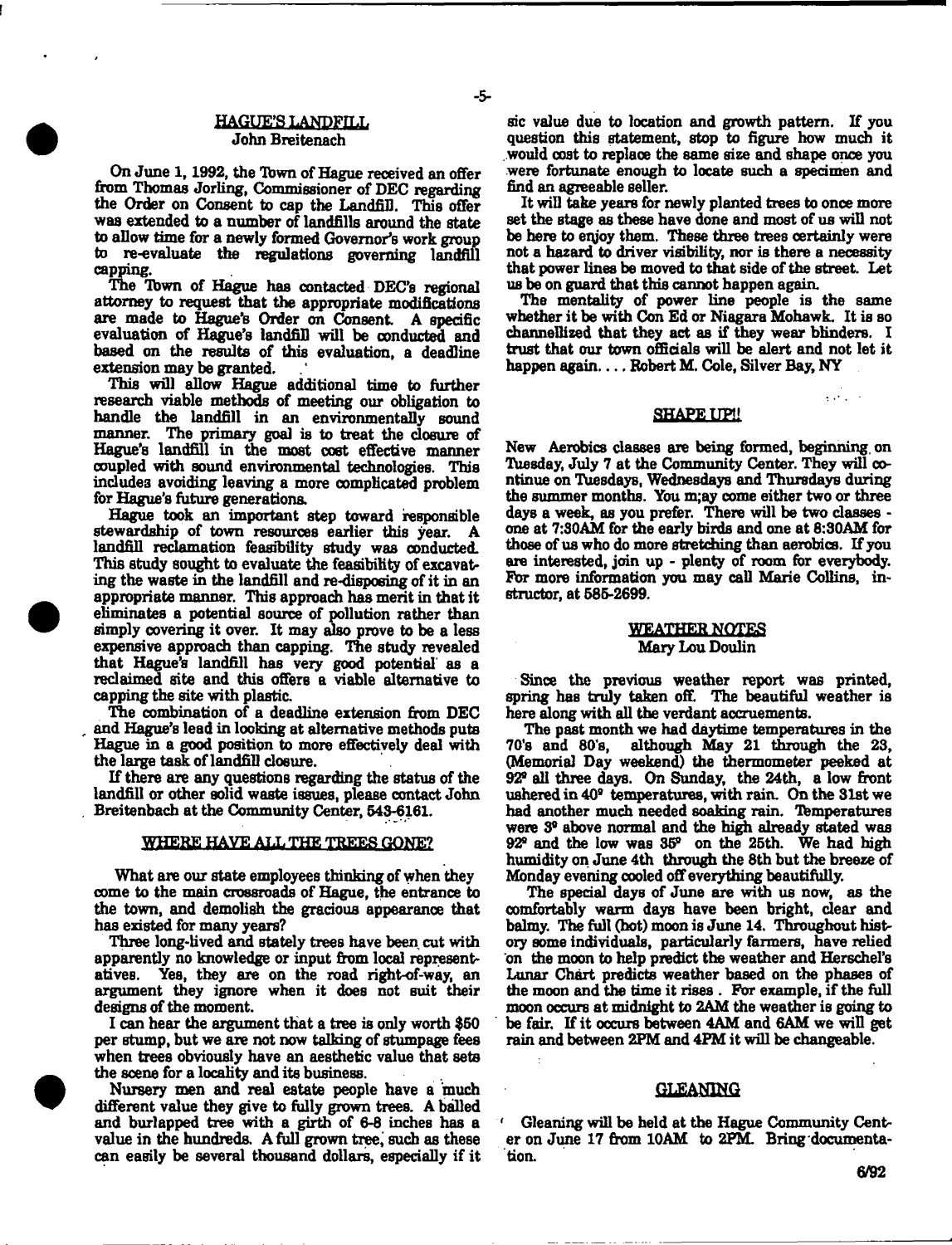#### SENIOR CITIZENS TAX EXEMPTION SCHOOL TAXES

Under New York State Real Property Tax Law, property owners 65 years of age and older are entitled to a 50% reduction in their assessed valuation if they meet the following requirements:

The property must be residential.

\* The property must be the legal residence of the person 65 or over. If a spouse who is 65 or over dies, the surviving spouse will still be eligible if he/she is at least 62 years old at date of death.

The property must be owned for at least 24 consecutive months prior to date of application.

The income of the owner(s) must not exceed \$9,500 during the federal income tax year prior to the date of application. Income includes social security, retirement benefits, interest, dividends, net gain or sale of assets, rental income, salary and self-employment income.

\* If qualified, taxpayers may apply for exemption by going to the town clerk's office and completing the appropriate forms provided by the town clerk. If the application is approved, the town assessor will record the exemption accordingly and it will be used on the following year's school district tax roll. The procedure is identical in both Ticonderoga and Hague.

Generally speaking, this exemption will also qualify for the town and village taxes in the respective townB.

NOTE: The Town of Ticonderoga has an income cut off of \$9,600 for a 60% reduction. The Town of Hague has a sliding scale which follows:

| Under \$6,000      | 50%     |
|--------------------|---------|
| From 6,001 - 6,600 | 45%     |
| 6.601 - 7.200      | 40%     |
| 7.201 - 7.800      | 35%     |
| 7.801 - 8,400      | 30%     |
| 8,401 - 9,000      | 25%     |
| $9.001 - 9,600$    | 20%     |
| 9,601              | Nothing |
|                    |         |

#### TICONDEROGA FESTIVAL GUILD OPENS SEASON

The President's Party featuring "Something That Stays" will be held on Sunday, June 28 at 4PM at the Silver Bay Assoc, auditorium. In celebration of the Adirondack Park Centennial, the TFG has commissioned Lisa Mazzotte Eng, pianist, to create an original composition • using electronic music. Ms. King chose the poem "Something that Stays\* by Mary Ann Lynch. The Guild then invited choreographer Debra Fyfe to design a dance essay around the music' and poem which three dancers will interpret. The Guild is proud to present this original work of art which aims in a special way to express the unique pride each of us feels who live in the Park - its grandeur and endurance, "Something that Stays." This is a free concert, but donations will be gratefully accepted.

On July 7 the season opener under the tent in Ti features The Dutton Family from Utah, including mother, father and seven sons and daughters aged from 11 to 20, all trained musicians. Playing a variety of instruments, this family will give their audiences sparkling entertainment from bluegrass to classical, country or gospel, ballads, fiddle tunes and chamber music!

Following the evening of entertainment the traditional Opening Night reception will be held.

On Wednesday morning the Dutton Family will perform at 10:30AM as the first of ARTS TREK concerts. These are free children's concerts, each Wednesday.

, On Tuesday, July 14 Associated Solo Artists will return  $a$ fter  $a$ 

captivating performance last year. If you saw them last year you wont want to miss them again.

Tickets for all concerts are \$7.00, Senior Citizens, \$6.00,

### **E D IT O R IA L**

# *MOSZS LW IT& rcntH O SZm L ■ C&C&EWF70\$\$) n ?* - *n m f ntfe m t o x 'D More to a r r o w ft?*

The time is getting shorter. We have 28 weeks as of this writing before the hospital will dose its doors, unless the seven towns involved with supporting the hospital resolve the problems facing them.

A few weeks ago one of the supervisors came up with a formula for each town's share of the 1.3 million dollars for the next four years. The seven supervisors got together and came up with a fourth proposal. This proposal put a burden of \$660,000 *(1/2* of the total amount) on the town of Ticonderoga, which they accepted. This means that \$660,000 would then be distributed among the other six towns (based on population, utilization and assessed value. share at \$104,000 of the \$660,000.

This breaks down to about 440 per thousand of assessed value. Based on this figure your taxes would be approximately as follows: (This dees set take into consideration that there could be some extra costs; this is just a ballpark figure to alleviate the fears that some people have that the hospital is going to raise their taxes exorbitantly)

| <u>Acsocaed Value</u> | Amt in taxes | Ea. yr for 4 yrs. |
|-----------------------|--------------|-------------------|
| 25,000<br>\$          | \$11.00      | 41                |
| 50,000                | 22.00        | ٠                 |
| 100,000               | 44.00        | u                 |
| 150,000               | 66.00        | u                 |
| 200,000<br>٠          | 88.00        | a                 |
| 300,000               | 132.00       | a                 |
| 400,000               | 176.00       | $\boldsymbol{a}$  |
| 500,000               | 220.00       | پ                 |
| 800,000               | 352.00       | a                 |
| 1,000,000             | 440.00       | a                 |

One cannot predict the future. The supervisor of each town will ultimately be responsible for seeing that there is some kind of health care set up for that town. The kind of facility will depend on what the taxpayers are willing to pay. That facility will have to be paid for by the taxpayers and it will be ongoing.

As a good citizen of the town of Hague, give this matter your very careful attention. Make sure you think of all the consequences. As of this writing Hague is the only one of the seven towns who have not voted on the Memorandum of Understanding. The Board expects to meet the beginning of the week and consider it in depth and a vote will be forthcoming. Speak or write to your supervisor or council person. Make sure you understand the issue and that it is acted on as Boon as possible. Very shortly it will be too late!!

#### **NEW LOOK - NEW CUISINE**

The former Bob's TV Bar on Montcalm St. in Ticonderoga has been recently renovated into a most delightful restaurant, now known as Robert's Restaurant under the ownership and management of Bob and Anne Dedrick. Lunches are served Mondays through Saturdays from 11AM-3PM; dinners Tuesday through Sunday, 5FM-9PM. Food and service are excellent, prices moderate. *Try* it - you'll like it! *6/92*

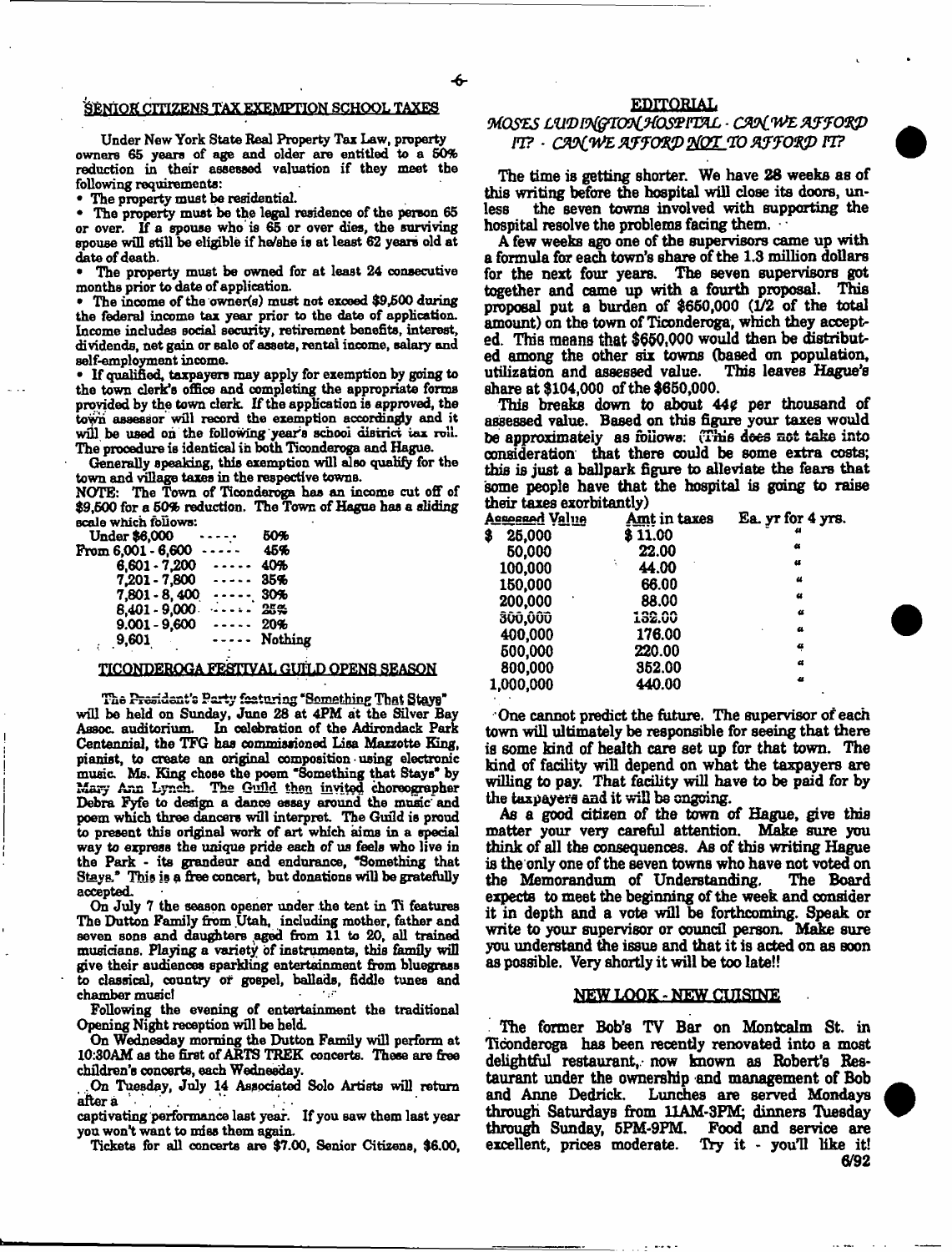#### SOUNDINGS

BORN - A boy, Neil Wesley, to Sheri (Klingler) and Neil Vaillancourt in Staten Island, NY on March 27. Two grandsons in three days to Fred and Ruth Klingler of Staten Island and Silver Bay!

BORN - A daughter Christine, to Pat and J. Geils, Stamford, CT on May 22. J. was an EMP at Silver Bay in 1978. Proud grandparents are John and Ginny Geils of Greenwich, CT and Silver Bay who were EMPs in 1944. Great Grandmother, Alda Geils, age 97, also of Greenwich, CT., was an EMP at Silver Bay in 1916.

MARRIED.-, Roberta Dammeron, Crown Point and Todd Porter, son of Judy and Walter Porter, Hague, in Crown Point on April 22.

DIED - I. Howard Foote, 75, Doyleatown, PA and summer resident of Hague on May 4, 1992 in Doylestown. He was the husband of the late Dorothy K. Foote. He is survived by two daughters, one son, four grandchildren and his brother-in-law, Perry A King, Hague.

PIED - Catherine St: John, **90, Albany,** NY, **on May** 6, She is survived by 2 daughters, 4 sons, 12 grandchildren and 14 great grandchildren. Her daughter, Mrs. Donald Hilliker, is a summer residence of Hague.

DIED - Curtis L. Jordon, 68, Hague, on June 5 in Plainfield, NJ. He is survived by one son, Jeffrey and two daughters, Linda Fish and Marion Barnaby, Hague, seven brothers, three sisters, 13 grandchildren and 10 great grandchildren. **Each and filter**  $\mathbf{e}$  **a f**  $\mathbf{e}$  **a** *i*.

#### FIFTH MARKING PERIOD HONOR ROLL

The fallowing students from Hague are listed on the honor roll for the fifth marking period in the Ticonderoga High School.

FIRST HONORS: Elizabeth Brunet, Richard Cobb, Anthony DeFranoo, Elizabeth DeFranco.

SECOND HONORS: Treva Braisted, Carolyn Dykstra, Alison LaCourse, Jessica Mara, Vickie Waters.

#### **CLASS OF 1992**

Graduation exercises for Ticonderoga High School will be held on the lawn at the school on June 20 at 10AM. The graduating class this year consists of 93 students. Five of these are from Hague;

RICHARD COBB. son of Mr. & Mrs. William Cobb. Richard plans to go to Elmira College, Elmira, NY, majoring in Computer Science.

son of Mr & Mrs. David DeFranco. Tony will attend Clarkson University, Potsdam, NY end will major in Civil Engineering.

CABOLIN WIST A<sup>\*</sup> daughter of Mr. & Mrs. Richard Dykstra. Carolyn will attend Cazenovia College.Cazenovia, NY, majoring in Commercial Hustration.

TIEAH GAUTREATI daughter of Mr. & Mrs. Timothy Gautreau. Tieah will be attending Utica College of Syracuse University in the fall.

NATHAN LaCOURSE. son of Mr & Mrs Craig LaCourse. Nathan will attend Delhi, mgjoring in carpentry.

100% of the Hague graduates are aspiring to higher education!

LIZ MONROE, daughter of Joyce Monroe, Hogue, graduated on June 16, after completing a 10-week course, from New School of Contemporary Radio of Albany.

LIZ DeFRANCO, daughter of Mr. & Mrs. David DeFranoo, Hague has set a new record for Ticonderoga Sentinels in softball Her 126 strikeouts on the season (through May 30) set a new Champlain Valley Athletic Conference record. She has more than 360 career strikeouts

In recognition of outstanding academic achievement during students' academic careers, Hague Seniors RICHARD COBB, TONY DeFRANCO, CAROLYN DYKSTRA, and TIEAH GAUTREAU have been awarded the Presidentia) Academic Fitness Award. To qualify a student must have completed rigorous course work in the "new basics" and maintain a strong high school average.

TONY DeFRANCO, Hague, has been awarded one of four Elks' "Most Valuable Student" scholarships to Ticonderoga High School seniors.

CAROLYN DYKSTRA received Honorable Mention for her clay sculpture of a dragon, "Merlyn" at the annual juried show at the Hancock House.

MICHELLE WATERS, daughter of Mis. Denise Waters, Ti High School junior, won the award for Artistic Achievement in the area of Creative Writing, given by The Essex County Arts Council.

#### NATURE NEWS Laura Meade

During the last month the most noteworthy birds seen in the Town of Hague have been a pair of Mute Swans at Sabbath Day Point These graceful, large ornamental birds have delighted residents there for almost three weeks. Most people think this species would be seen only in city parks or zoos but ornithologists have documented their migration into the wild for at least fifteen years. Now they have come to Hague! Will they build a nest and stay for the summer, along with other tourists? Some day I am hoping that cygnets have been seen.

Other recent arrivals have been a pair of Common Loons at Jabe Pond. They were seen diving for fish near a small island as fishermen were casting for speckled trout. When a lowflying airplane passed overhead early in June, their eerie calls could be heard loud and dear. Perhaps they have a nest and will have one or two chicks. Another pair of Loons was seen about the same time in Oneida Bay near the Silver Bay Road.

Also, early in June, in Big Duck Bay (off Jabe Pood) a majestic Great Blue Heron was seen slowly rising from the water's odge to the topmost limb of a dead tree. It perched silently, profiled against the blue sky, like a huge weather vane, wary of the canosists who had entered its "territory."

Quite a few humming bird foedsro have been seen around town. During migration, *ct* the end of a cool, rainy day, it was most unusual to see five Ruby-threated hummingbirds at one feeder, peacefully funding. Ware they so exhausted and hungry after a long flight that they did not have the energy to "zap" at each other as they so often do on a summer day? The proper solution for hummingbird feeders is five parts water mixed with one part sugar, boiled for a minute, then cooled, with a little red coloring added.